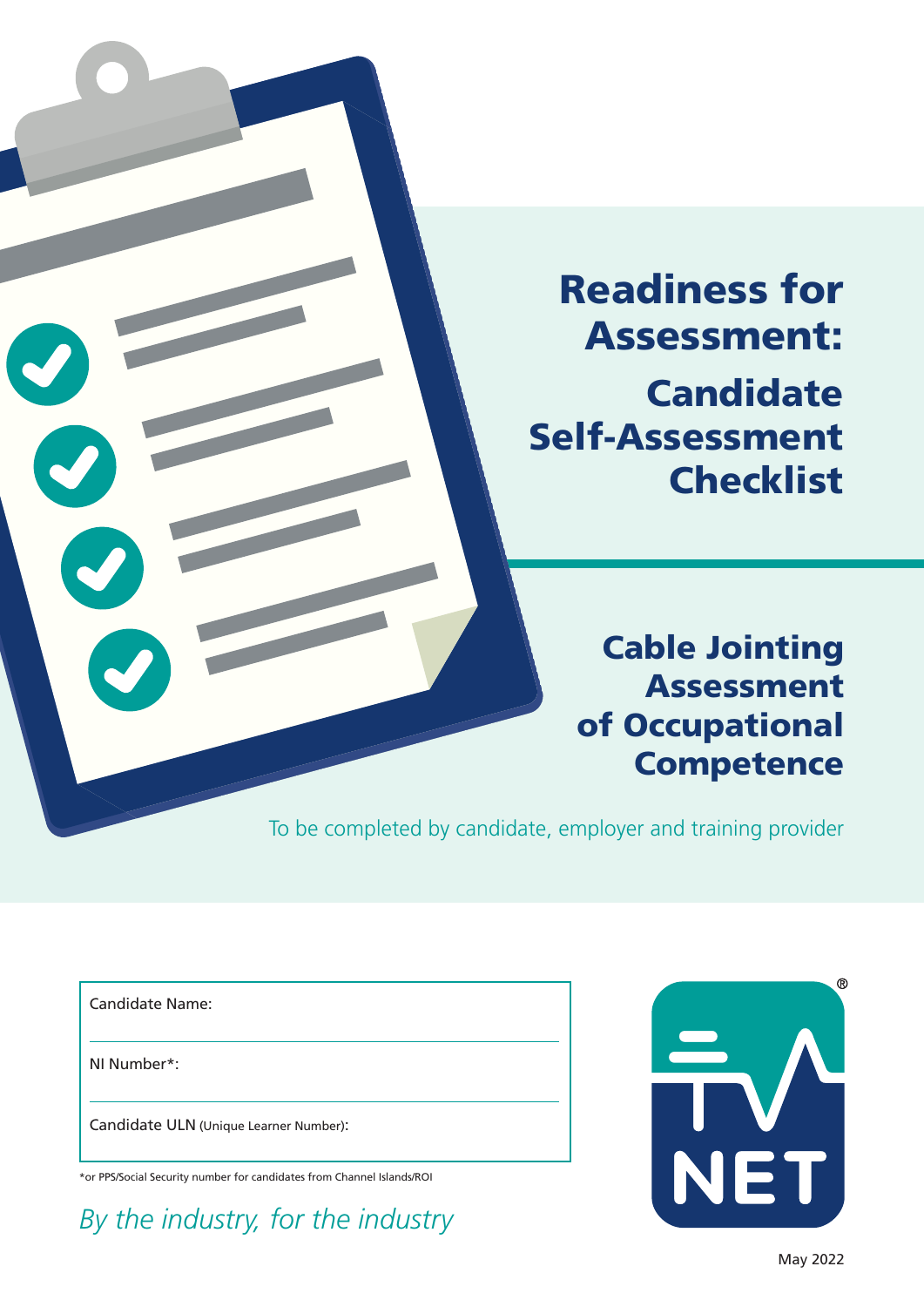## Important Information

Completing this checklist is a compulsory part of the Cable Jointing Assessment of Occupational Competence preparation. It helps all parties to thoroughly review whether an individual has the required knowledge and experience to undertake the test. If gaps are identified, additional training or experience is recommended before taking the assessment.

The checklist should be completed by the candidate, with input from their employer (and training provider where appropriate). Experience shows that a joint discussion is the most effective way of doing this. We recommend that you use this checklist as a working document and carefully review each section, noting where further practical experience or knowledge is required.

Bear in mind that you are unlikely to be sufficiently prepared to pass the assessment if you cannot confidently tick at least "Adequate" for every statement in terms of both Knowledge and Practical Experience.

The Cable Jointing Assessment is designed for individuals who wish to practice as an L.V. Cable Jointer. It demonstrates that they have the level of competence expected by the industry in the following key occupational areas:

- Risk Assessment, including COSHH requirements
- Safe Isolation and Permit to Work
- Completion of a gland and termination into a TP&N Switch Enclosure with a 90-degree bend
- Completion of a 4-core through joint
- Testing of the installation for Insulation Resistance and Continuity
- Completion of Documentation to include BS 7671 Schedule of Test Results Completion of Hand Over Documentation
- Assessment of Underpinning Knowledge
- The understanding and application of industry recognised procedures, working practices and the requirements of statutory and non-statutory regulations

The Assessment has six sections:

- **Section A1** Safe Isolation and Risk Assessment
- **Section A2** Completion of a Termination into a TP&N Switch Enclosure
- **Section A3** Confirm Isolation
- **Section A4** Completion of a Through Joint
- **Section B** Inspection and Testing of the Installation
- **Section C** Assessment of Underpinning Knowledge

#### Using this Checklist

Please work through Sections A to C in this document and tick the boxes that best suit the candidate's knowledge and experience in each area. Once this task is complete, identify any areas where further knowledge or experience is needed before the candidate can undertake the assessment. Remember that you are unlikely to be sufficiently prepared to pass the assessment if you cannot confidently tick at least "Adequate" for every statement in terms of both Knowledge and Practical Experience.

If there are areas of concern, an action plan should be produced to help the candidate achieve the required standard.

**The completed, signed document is a compulsory gateway check to confirm readiness for assessment before the assessment can be booked. It must be submitted to NET as part of the Request for Assessment.** 

PRIVACY NOTICE: NET and the Assessment Centre you attend are both Data Controllers for the purposes of Data Protection Law. Where applicable they will jointly uphold your rights. Information that you include in this form is necessary for the completion of your assessment and will only be shared between the Controllers for this purpose or their professional or legal obligations. In accordance with our terms and conditions, all units of the assessment must be completed within 24 months of commencement. We are required to retain a photograph of you to enable the verification of your identity. Specifically, photographs are retained for either 6 months after you pass the assessment, or 6 months after the 24 month period has expired. Other data is kept in accordance with our data retention policy. For full details of NET's policy on Data Protection please visit www.netservices.org.uk or the website of your assigned Assessment Centre.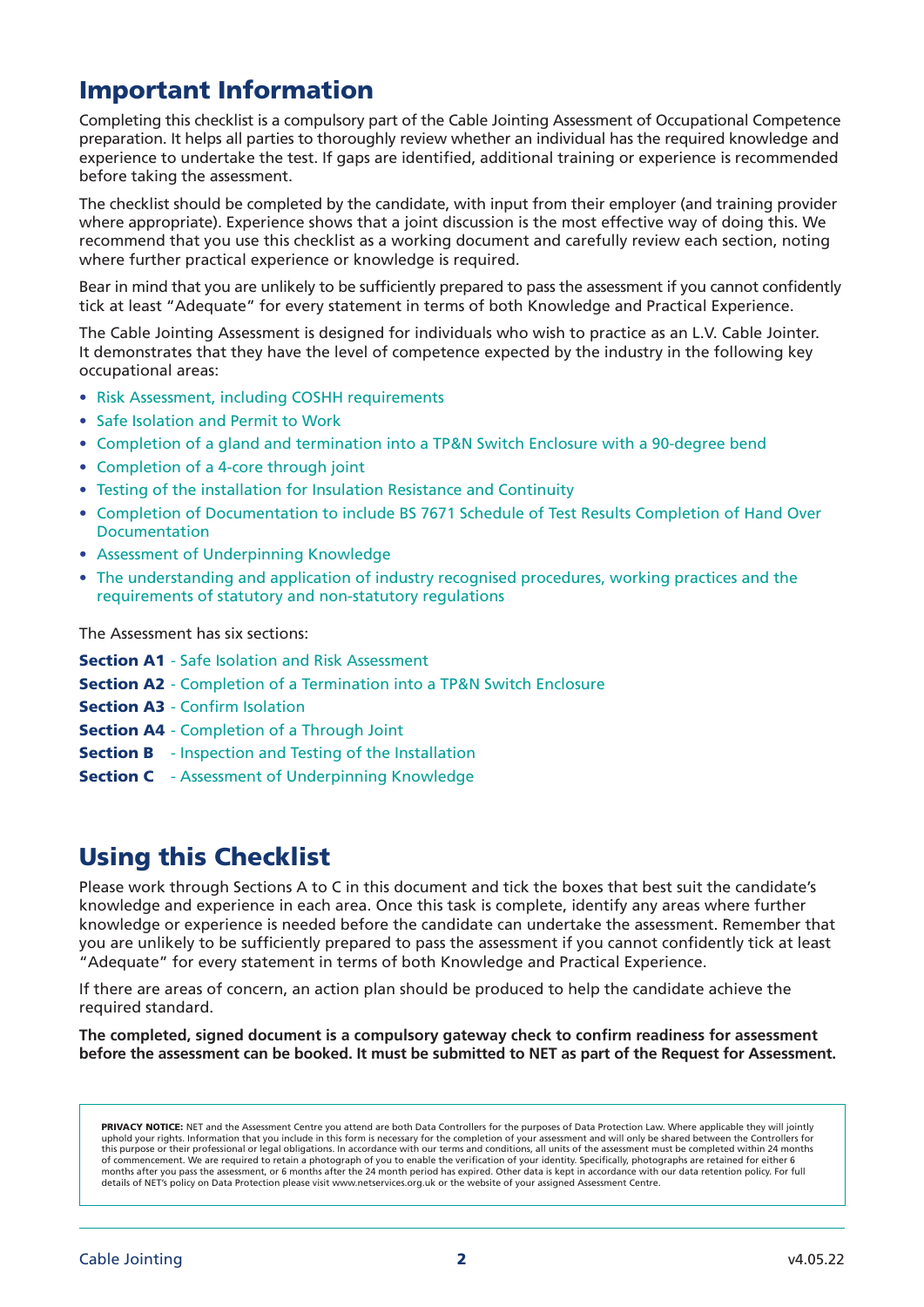#### Section A1: **Safe Isolation and Risk Assessment (45 mins)**

To demonstrate occupational competence candidates will be expected to:

|                                                       | For each item please tick one box in the Knowledge section and one box in the Experience section<br><b>KNOWLEDGE</b> |  |                    |        | <b>EXPERIENCE</b> |  |                    |        |  |
|-------------------------------------------------------|----------------------------------------------------------------------------------------------------------------------|--|--------------------|--------|-------------------|--|--------------------|--------|--|
|                                                       | Limited                                                                                                              |  | Adequate Extensive | Unsure | Limited           |  | Adequate Extensive | Unsure |  |
| Carry out and document an<br>assessment of risk       |                                                                                                                      |  |                    |        |                   |  |                    |        |  |
| 2 Confirm safe isolation and<br>accept Permit to Work |                                                                                                                      |  |                    |        |                   |  |                    |        |  |

#### Section A2: **Completion of a Termination into a TP&N Switch Enclosure (1hr 15 mins)**

This section has areas where candidates will need to demonstrate occupational competence in accordance with statutory and non-statutory regulations and approved industry working practices. The areas are:

|   |                                                                                                                            |         | For each item please tick one box in the Knowledge section and one box in the Experience section<br><b>KNOWLEDGE</b><br><b>EXPERIENCE</b> |                    |        |         |  |                    |        |
|---|----------------------------------------------------------------------------------------------------------------------------|---------|-------------------------------------------------------------------------------------------------------------------------------------------|--------------------|--------|---------|--|--------------------|--------|
|   |                                                                                                                            | Limited |                                                                                                                                           | Adequate Extensive | Unsure | Limited |  | Adequate Extensive | Unsure |
|   | Setting the cable with a 90 degree<br>bend on a proprietary rig using<br>cable cleats                                      |         |                                                                                                                                           |                    |        |         |  |                    |        |
|   | Selecting and fitting the correct<br>gland                                                                                 |         |                                                                                                                                           |                    |        |         |  |                    |        |
| ₹ | Termination of the cable into<br>the switch enclosure, including<br>lugging, crimping and connection<br>of the cable cores |         |                                                                                                                                           |                    |        |         |  |                    |        |
| 4 | Selection and fitting of the correct<br>size of Earth connection                                                           |         |                                                                                                                                           |                    |        |         |  |                    |        |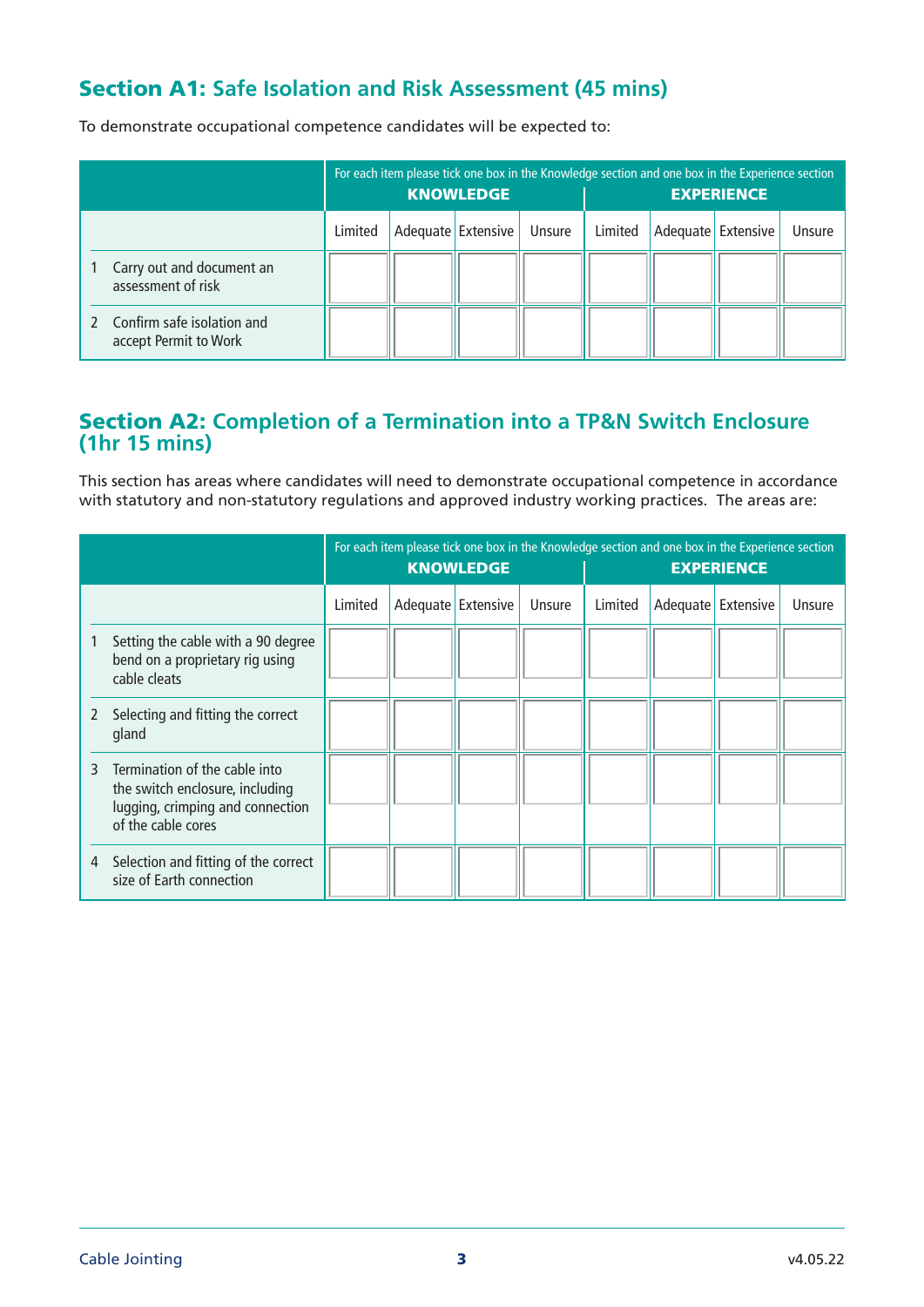## Section A3: **Confirm Isolation (15 mins)**

To demonstrate occupational competence candidates will be expected to:

|                                                   | For each item please tick one box in the Knowledge section and one box in the Experience section<br><b>KNOWLEDGE</b> |  |                    |        | <b>EXPERIENCE</b> |  |                    |        |
|---------------------------------------------------|----------------------------------------------------------------------------------------------------------------------|--|--------------------|--------|-------------------|--|--------------------|--------|
|                                                   | Limited                                                                                                              |  | Adequate Extensive | Unsure | Limited           |  | Adequate Extensive | Unsure |
| Confirm safe isolation in the<br>correct sequence |                                                                                                                      |  |                    |        |                   |  |                    |        |

### Section A4: **Completion of a Through Joint (1hr 30 mins)**

This section has areas where candidates will need to demonstrate occupational competence in accordance with statutory and non-statutory regulations and approved industry working practices. The areas are:

|                                                                                                                                  | For each item please tick one box in the Knowledge section and one box in the Experience section<br><b>KNOWLEDGE</b> |  |                    |        | <b>EXPERIENCE</b> |  |                    |        |
|----------------------------------------------------------------------------------------------------------------------------------|----------------------------------------------------------------------------------------------------------------------|--|--------------------|--------|-------------------|--|--------------------|--------|
|                                                                                                                                  | Limited                                                                                                              |  | Adequate Extensive | Unsure | Limited           |  | Adequate Extensive | Unsure |
| Production of a through joint in<br>a 4-core XLPE cable.<br>The supply side cable will be<br>fixed in situ on a proprietary rig. |                                                                                                                      |  |                    |        |                   |  |                    |        |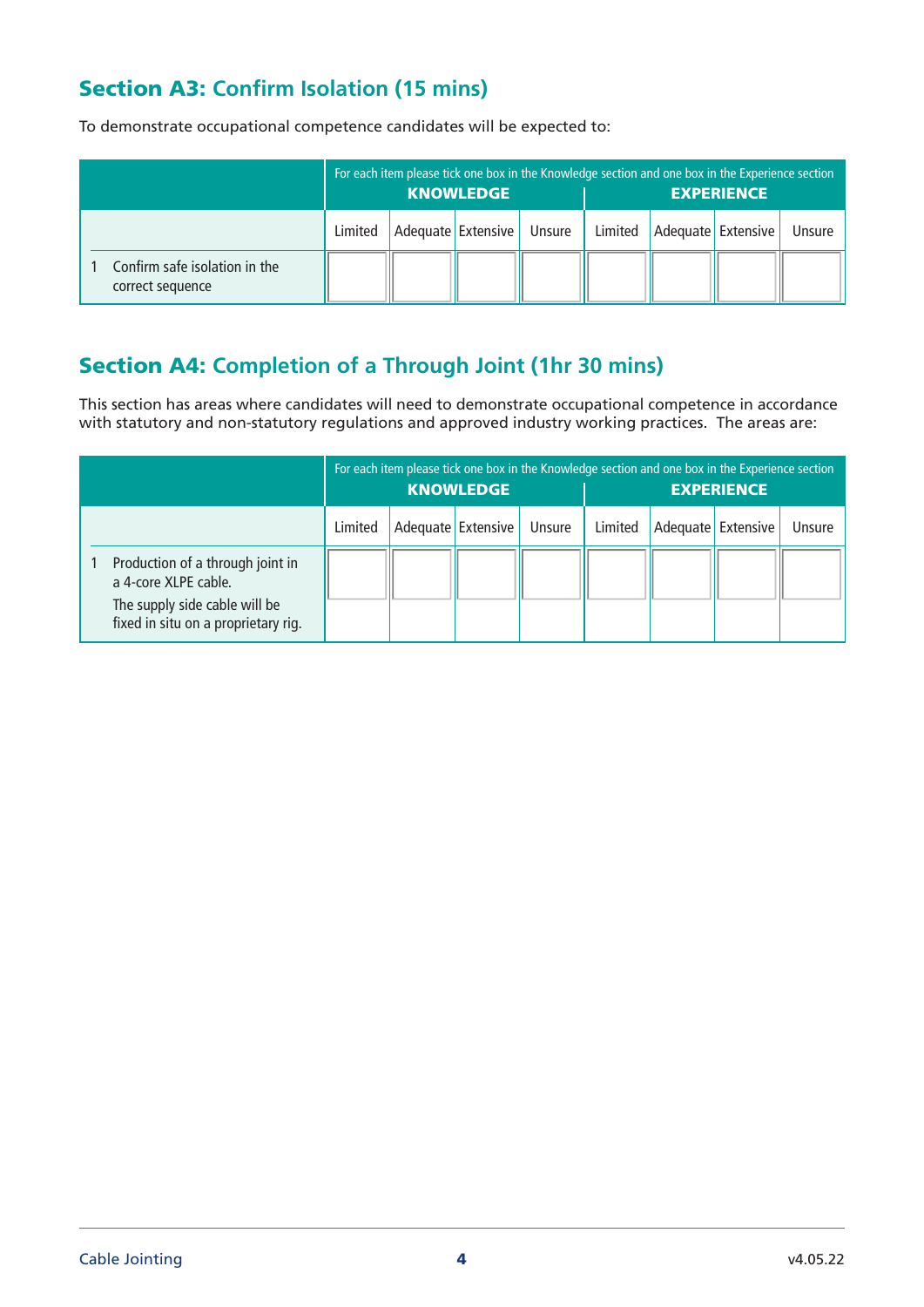#### Section B: **Inspection and Testing of the Installation (30 mins)**

You will be expected to follow practices and procedures that take into account electrically sensitive equipment.

|   |                                                                                                                 |         | <b>KNOWLEDGE</b>   |        | For each item please tick one box in the Knowledge section and one box in the Experience section<br><b>EXPERIENCE</b> |  |                      |        |
|---|-----------------------------------------------------------------------------------------------------------------|---------|--------------------|--------|-----------------------------------------------------------------------------------------------------------------------|--|----------------------|--------|
|   |                                                                                                                 | Limited | Adequate Extensive | Unsure | Limited                                                                                                               |  | Adequate   Extensive | Unsure |
|   | Inspection and Testing of the cable<br>joint and termination in accordance<br>with the requirements of BS 7671. |         |                    |        |                                                                                                                       |  |                      |        |
| 2 | Testing for:                                                                                                    |         |                    |        |                                                                                                                       |  |                      |        |
|   | <b>Continuity of Protective</b><br>Conductors*                                                                  |         |                    |        |                                                                                                                       |  |                      |        |
|   | Insulation Resistance**                                                                                         |         |                    |        |                                                                                                                       |  |                      |        |
| 3 | Completion of the following<br>documentation:                                                                   |         |                    |        |                                                                                                                       |  |                      |        |
|   | BS 7671 Schedule<br>of Test Results                                                                             |         |                    |        |                                                                                                                       |  |                      |        |
|   | Commissioning and<br>Hand Over                                                                                  |         |                    |        |                                                                                                                       |  |                      |        |

\* For this test we expect you to check that each conductor is connected throughout the circuit, by making a connection between each Live conductor to Earth. When each link is in place, you will need to select the correct test instrument and setting to test between the corresponding connections at the other end of the circuit. Prior to the test being completed the test instrument must be checked for correct operation to ensure valid readings are given (the assessor can provide guidance on how to use the meter if you are unsure).

You must be able to record the results on the Schedule of Test Results in the corresponding boxes.

\*\* For this test we expect you to check the conductors are not touching other connections/conductors. You must select the correct test instrument and test voltage.

The tester must be checked for correct operation (the assessor can provide guidance on how to use the meter if you are unsure).

The tests must be completed between all Live conductors and Live conductors to Earth, with the results recorded on the Schedule of Test Results.

#### Section C: **Assessment of Underpinning Knowledge (1 hour)**

Candidates will be required to demonstrate knowledge and competence, by means of a computerised multiple choice examination of 30 questions, in the following:

- Health and Safety Legislation and Practice
- Safe Isolation and Permit to Work
- Harmonised Cable Colours and Phasing
- Cable Construction and Types
- Internal and External Glands
- Oxidisation
- Compound Preparation and Pouring
- Use and care of Tools
- Testing

The examination will be Open Book and candidates will have access to:

- BS 7671 Requirements for Electrical Installations
- IET Guidance Note 3 Inspection & Testing
- IET On-Site Guide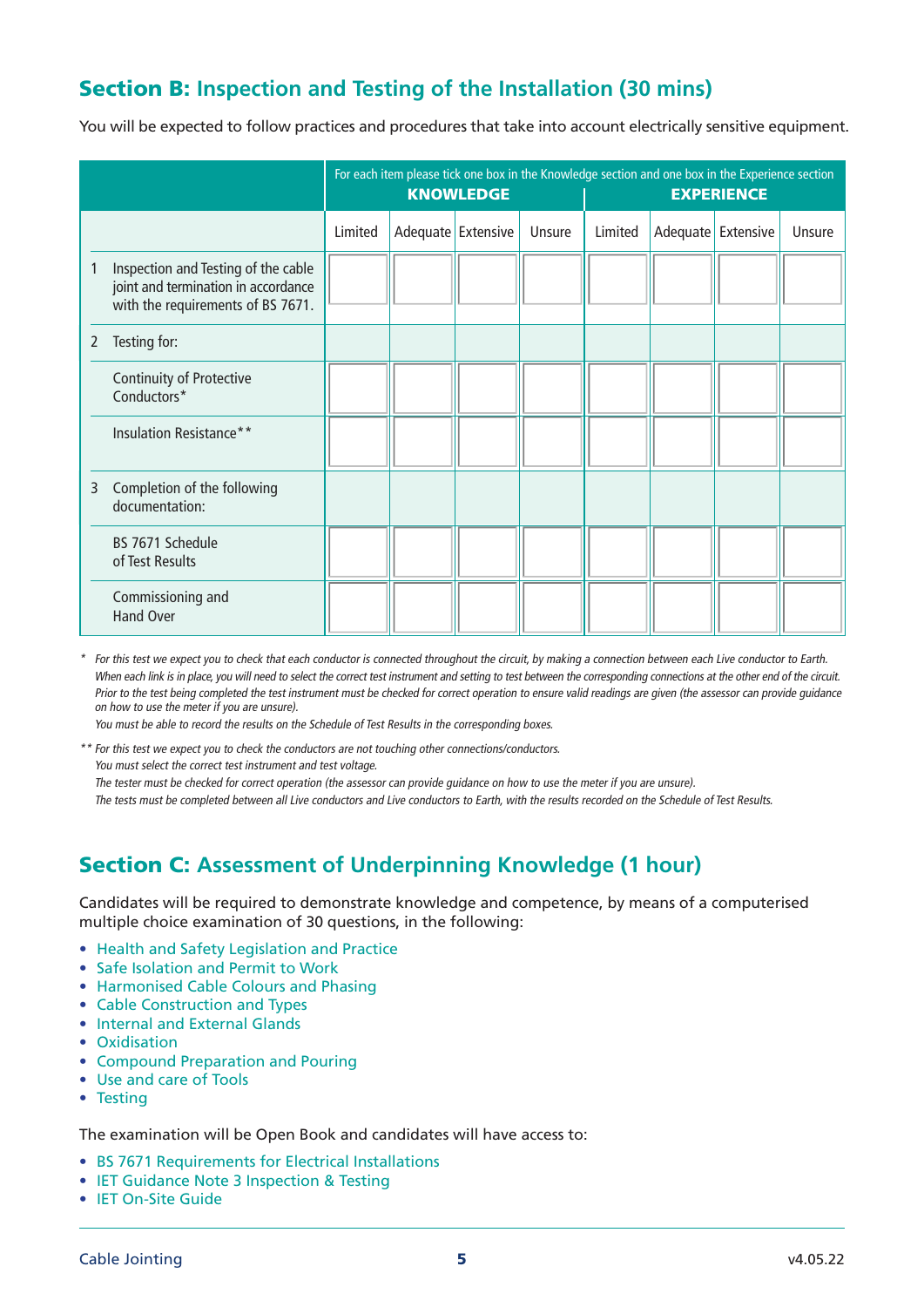## Identifying any further knowledge or experience required

Having completed the checklist, summarise below any areas where further knowledge or experience is required before undertaking the assessment.

#### Knowledge

The candidate requires further knowledge in:

| <b>List items</b> | <b>Tick when achieved</b> |
|-------------------|---------------------------|
|                   |                           |
|                   |                           |
|                   |                           |
|                   |                           |
|                   |                           |
|                   |                           |
|                   |                           |

#### **Experience**

The candidate requires further experience in:

| <b>List items</b> | <b>Tick when achieved</b> |
|-------------------|---------------------------|
|                   |                           |
|                   |                           |
|                   |                           |
|                   |                           |
|                   |                           |
|                   |                           |
|                   |                           |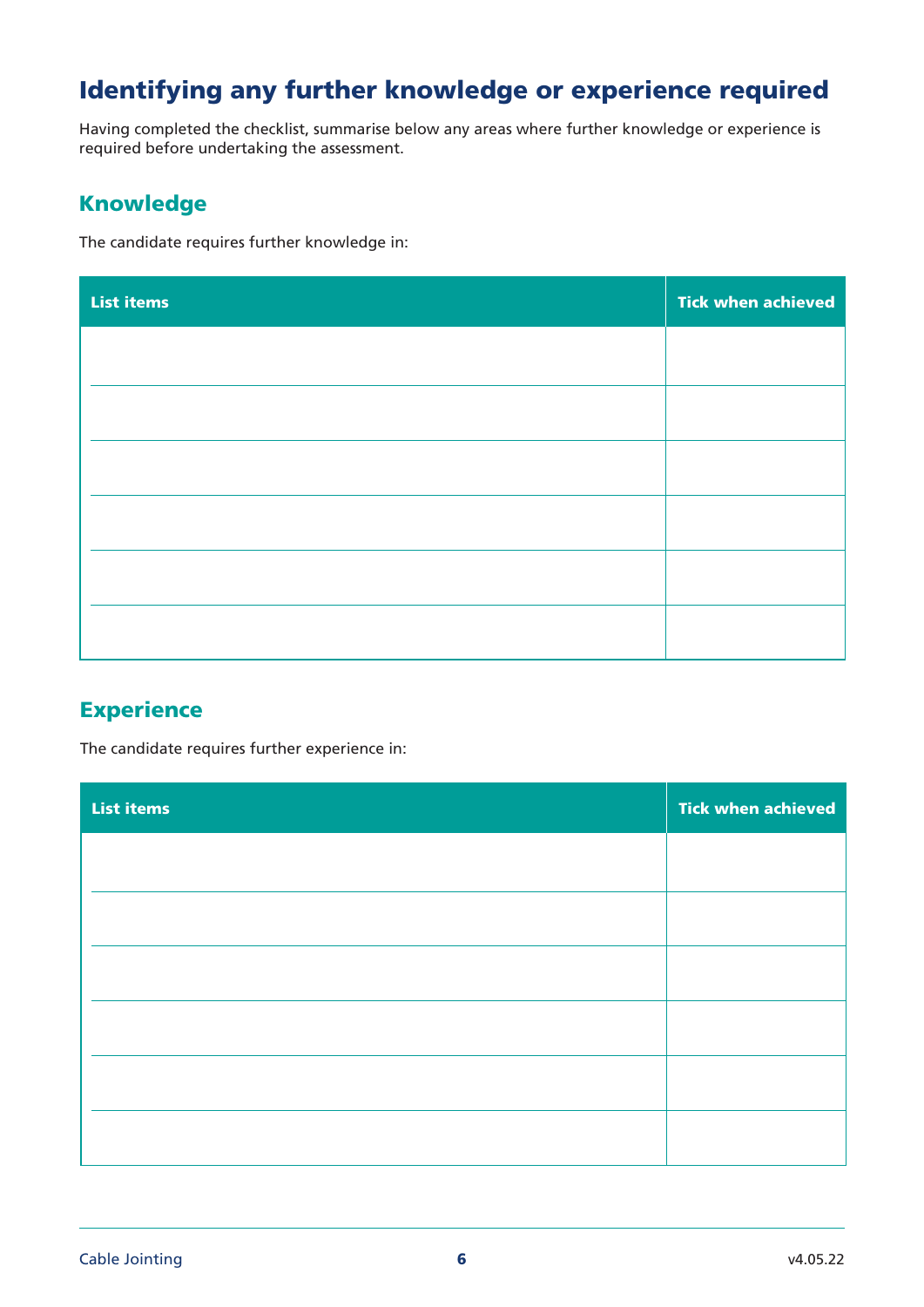#### Important:

**All candidates must take an independent assessment at the end of their training to confirm that they have achieved occupational competence. This is a formal declaration to confirm readiness of the candidate for the assessment. It must only be completed when each person signing is fully satisfied that all requirements are complied with.**

#### Training Provider Declaration of Readiness for Assessment

As the candidate's training provider, I formally confirm that they have the full range of Knowledge and Skills specified within this checklist. In my opinion the candidate is able to consistently demonstrate a minimum of "adequate" in each of these areas and no further training or experience in any area is required. I confirm that all specified qualifications have been achieved and certificates submitted before assessment.

**By signing below, I formally confirm that the candidate is ready to undertake the assessment.**

| <b>Training Provider Signature:</b> |  |
|-------------------------------------|--|
| <b>Print Name:</b>                  |  |
| Date:                               |  |

*From 01 September 2022, NET will only accept dated signatures within 6 months of the gateway application.* 

#### Candidate Declaration of Readiness for Assessment

As the candidate, I formally confirm that I believe I am consistently demonstrating a minimum of "adequate " in every area of Knowledge and Skill detailed in this checklist and that I do not require additional training or experience in any area to become occupationally competent.

#### **By signing below, I formally confirm that I am ready to undertake the assessment.**

| Candidate Signature: |  |
|----------------------|--|
| <b>Print Name:</b>   |  |
| Date:                |  |

*From 01 September 2022, NET will only accept dated signatures within 6 months of the gateway application.*